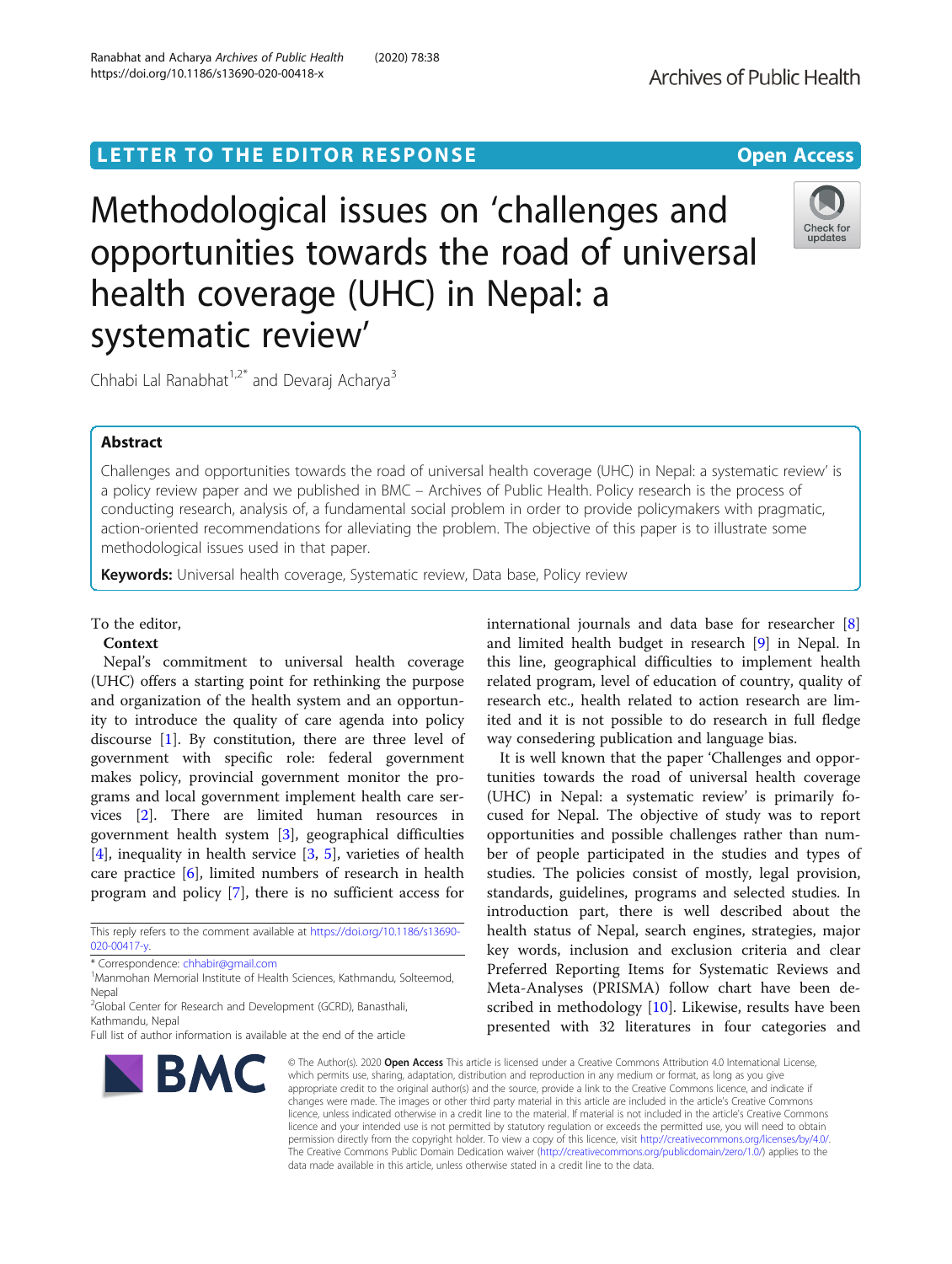situations have been compared with other countries in discussion section. Such components are enough for explorative systematic review. The scope of this paper is quite limited and used resources are inevitable for English and some sorts of Nepali language and there is no possibility to use other references available in other language. Indirectly, it is the monitoring regarding the UHC situation of Nepal and resources are mostly available in PubMed, Google Scholar, Health Inter-Network Access to Research Initiative (HINARI), web pages of Nepal Governments and Google. All gray materials indexed in other sources are linked in Google and it is sufficient to cite. Indexed literatures are used, if they are extracted from available data base and not necessarily mentioned if they were not received. Some data bases have special characteristics for example, Cochrane library is popular for control trials, Embase is for biomedical and pharmaceutical and PsycoInfo is psychological research other than policy and program research. The systematic review is simply review with systematic way but it is not rocket science and available materials need to investigate carefully without bias but for the metaanalysis, there is special procedure and such format need to follow specially in clinical cases. This is a policy and program review and does not follow criteria of other articles like exploration of diseases prevalence, odds ratio and to be rigid with participants, intervention, comparison, and outcomes (PICO) strategies. This paper is more applicable for policy designers, program implementers and government authorities who are more responsible to achieve universal health coverage (UHC) till 2030 and similar countries.

# Application of systematic review with creative way

Systematic review is a process of presenting previous research/data/evidence in a systematic way. It needs searching strategy of literatures, inclusion and exclusion criteria, number of included and excluded literatures, reasons for excluding and total used sources in paper. Usually, systematic review and meta-analysis is used together specially in epidemiological and clinical research [[11\]](#page-2-0) because those researches are more technical e.g. types of study (mostly, cross-sectional, case control and randomized control trial) and analysis of prevalence, odds ratio and PICO questions. It should be keep in mind specially for the young researchers that there is different between systematic review (SR) and meta-analysis and SR is possible without meta-analysis [[12\]](#page-2-0). More importantly, implementation and action research does not necessarily to follow the reporting strategies of PRISMA guidelines. Such types of research are program design, implementation, evaluations, related policies, strategies, activities, etc. [\[13](#page-2-0)–[15](#page-2-0)] Last but not least, SR must be used by creative model other than

narrow and classical way so that coming researcher shall develop and improve with more pragmatic approaches.

# Application of study tools

To assess the situation of universal health coverage in Nepal it is an explorative study, the findings have been presented in narrative way. Policy and program research are quite special and more contextual and they are liberal with methodological hegemony [\[16](#page-2-0)] . So, it is not pure quantitative, qualitative and combine study. The Mixed Methods Appraisal Tool (MMAT) is a critical analysis tool that is designed for the appraisal stage of systematic mixed studies; qualitative, quantitative and mixed methods [\[17\]](#page-2-0). MMAT compiles some quantitative and some qualitative studies. It is possible for the qualitative data to be converted into quantitative data during and/or in preparation for analysis (or vice versa)  $[18]$  $[18]$ . In policy review, such tool is not useful and narrative analysis is the best way. Despite the context, nature of study, data reporting and synthesis, we would clearly mention the limitation of study. Nonetheless, to prepare specific systematic review protocol, complete the review process, providing specific comments (if any) by editor and approve the manuscript have the sole right with journal.

# Abbreviations

HINARI: Health Inter-Network Access to Research Initiative; MMAT: Mixed Methods Appraisal Tool; PICO: Participants, Intervention, Comparison, and Outcomes; PRISMA: Preferred Reporting Items for Systematic Reviews and Meta-Analyses; SR: Systematic review; UHC: Universal health coverage

### Acknowledgements

Not applicable.

## Authors' contributions

CR and DA jointly prepared manuscript critically reviewed but concept, configuration, draft and refining of manuscript was done by CR and both authors agreed to submit the final version of manuscript.

# Funding

Not applicable.

#### Availability of data and materials

Not applicable.

#### Ethics approval and consent to participate Not applicable.

## Consent for publication

Not applicable.

## Competing interests

The authors declare that they have no competing interests.

### Author details

<sup>1</sup> Manmohan Memorial Institute of Health Sciences, Kathmandu, Solteemod, Nepal. <sup>2</sup>Global Center for Research and Development (GCRD), Banasthali Kathmandu, Nepal. <sup>3</sup>Bhairahawa Multiple Campus (Tribhuwan University), Siddharthanagar, Rupandehi, Nepal.